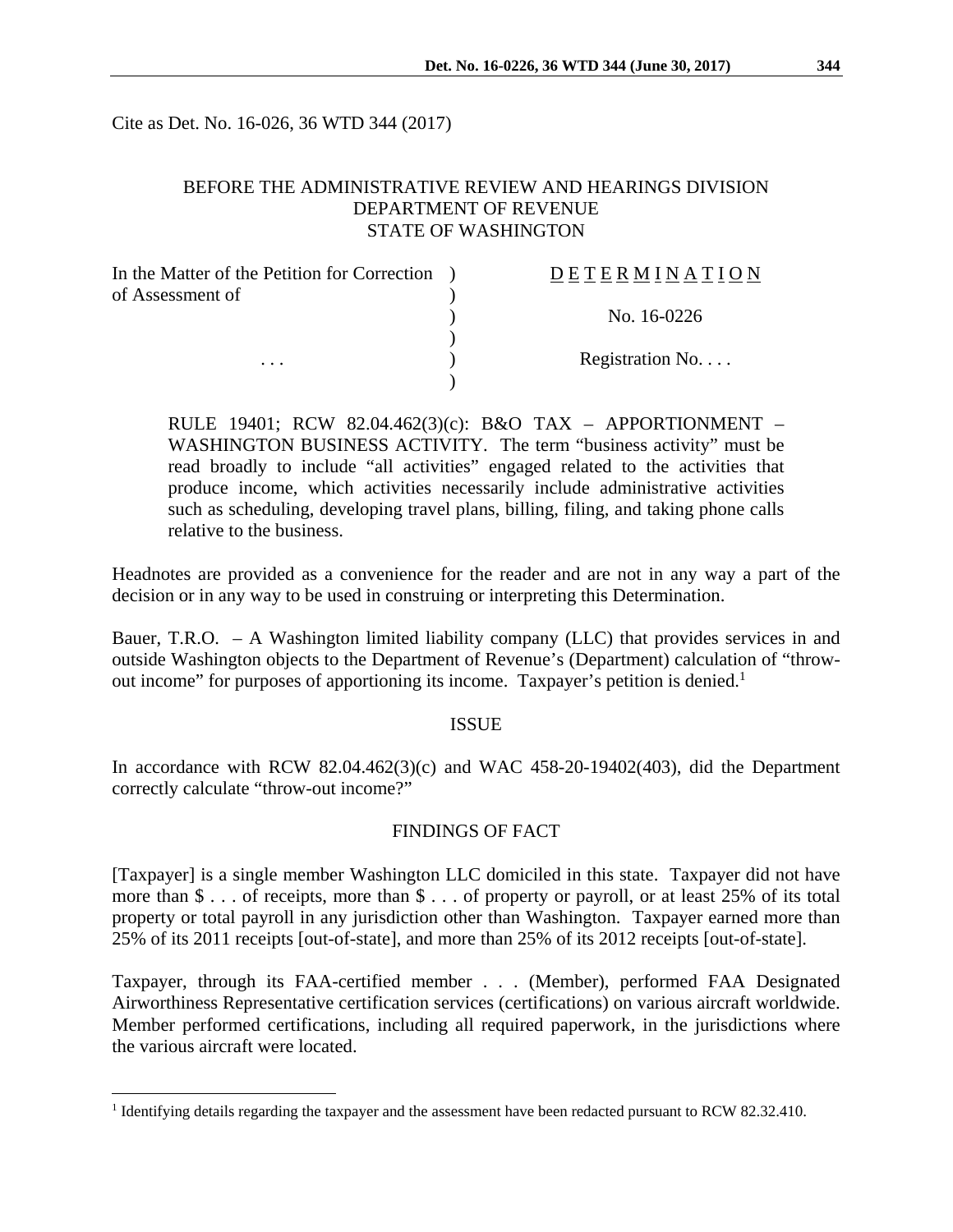Work requests were generally initiated by referral and by Member's involvement in various associations. Taxpayer's contact number was Member's cell phone. When Member was at his Washington home, he answered the phone, scheduled appointments, and initiated billings from his home office. Taxpayer did not keep a record of the business activities that he performed in his home. Member travelled most of the time, and performed much of Taxpayer's business on the computer he carried with him.

Taxpayer originally filed "no business" tax returns for the  $4<sup>th</sup>$  quarter of 2011, and an annual return for 2013. When [Taxpayer's] representative took over Taxpayer's account, it amended those returns and submitted annual returns for 2012 and 2014.<sup>2</sup>

Upon reviewing Taxpayer's amended returns, the Taxpayer Account Administration Division (TAA) of the Department determined that annual apportionment reconciliations were needed. TAA requested Taxpayer to provide additional information as to its activities and gross income. Based on a review of that information, TAA issued the above-referenced assessment on June 31, 2015, for the period April 1, 2011, through December 31, 2014, in the following total amounts:3

| $\S \dots$         | Adjustment to Small Business Credit              |
|--------------------|--------------------------------------------------|
| $\ddots$           | Service and Other Activities B&O Tax             |
| $\cdots$           | <b>Total Tax Due</b>                             |
| $\cdots$           | <b>Delinquent Penalty</b>                        |
| $\cdots$           | Interest $4$                                     |
| $\ddots$           | 5% Assessment Penalty (Substantial Underpayment) |
| $\mathbb{S} \dots$ | <b>Total Due</b>                                 |

Taxpayer, after the application of the small business credit, owed no taxes for 2011 and 2012, [but had] tax deficiencies of \$ . . . for 2013, and \$ . . . for 2014. Taxpayer has not paid the assessment, but appealed it on July 11, 2015, arguing that revenues from aircraft certifications performed outside of Washington were incorrectly designated as "throw-out" income in calculating the receipts factor of the apportionment formula.

Taxpayer asserts that it performed no work relative to the out-of-state certifications in Washington.

Based on the information provided by Taxpayer, and reasoning that Taxpayer had performed at least a portion of the activity of each job at Taxpayer's Member's home office in Washington, TAA calculated the throw-out income and the receipts factors as follows for the audit years in question:

1

<sup>&</sup>lt;sup>2</sup> Taxpayer did not claim any apportionment during the first three quarters of 2011, so that only the  $4<sup>th</sup>$  quarter of that year was amended.<br><sup>3</sup> Taxpayer did not open its account until March 1, 2011.

<sup>4</sup> Interest has continued to accrue.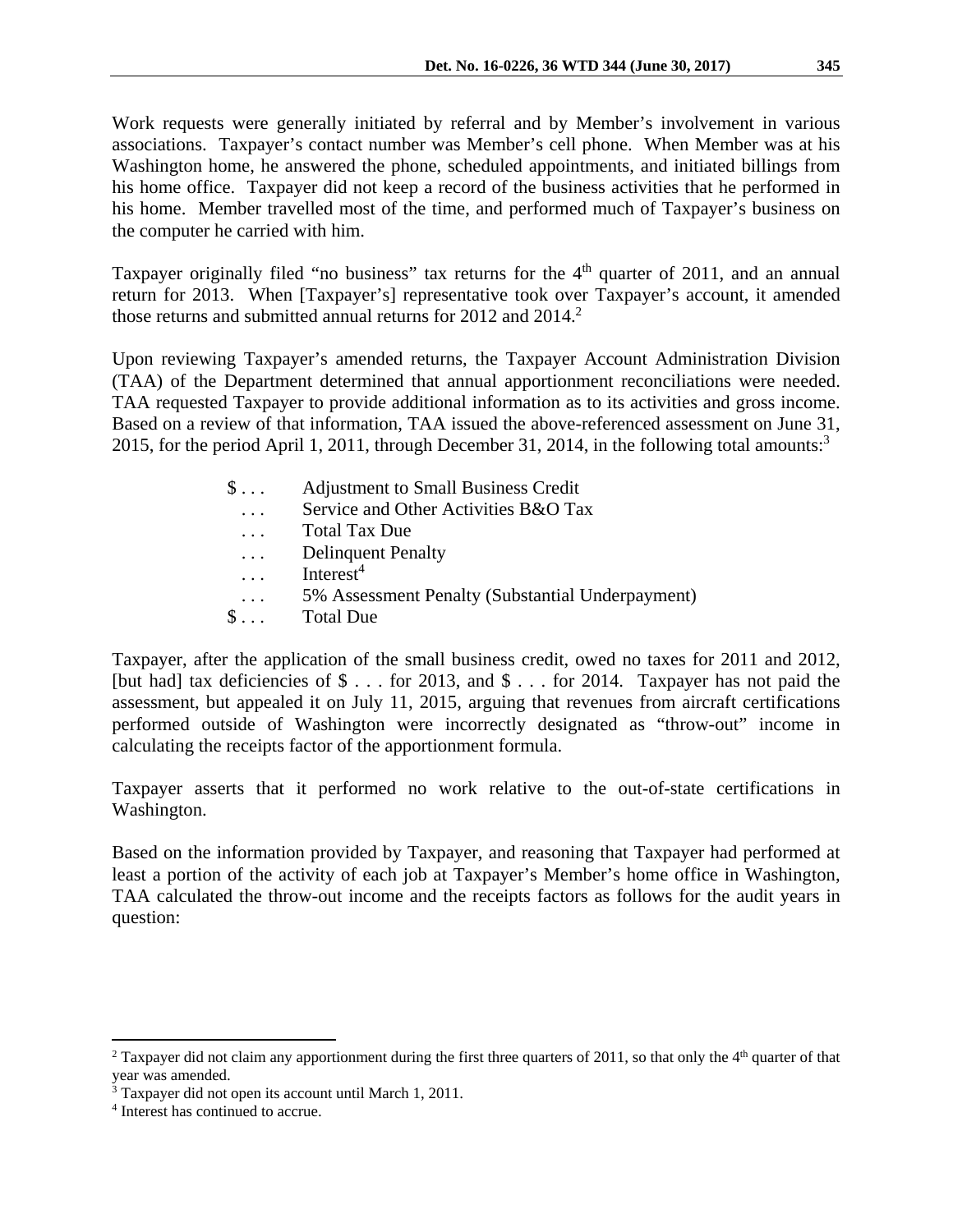| 2011:      | <b>State</b>                             | <b>Gross Receipts</b> | % of Total Receipts | <b>Work Performed</b><br>in WA |
|------------|------------------------------------------|-----------------------|---------------------|--------------------------------|
|            | Washington                               | $\$\ldots$            | 4.43                | Yes                            |
| $\ddots$ . |                                          | $\cdots$              | 21.36               | Yes                            |
| $\cdots$   |                                          | $\cdot$               | 24.91               | Yes                            |
| $\cdot$    |                                          | $\cdot$               | 49.32               | Yes                            |
|            | Worldwide<br><b>Revenue</b>              | $\mathsf{\$} \ldots$  |                     |                                |
|            | <b>Throw-out</b><br>Income: <sup>5</sup> | $\mathsf{\$} \ldots$  |                     |                                |
|            | Washington Revenue                       |                       |                     | 810%                           |

| <b>Washington Revenue</b>                   | $\cdots$                       | 8.19%                 |
|---------------------------------------------|--------------------------------|-----------------------|
| <b>Worldwide Revenue - Throw-out Income</b> | $\mathbf{D} \cdot \cdot \cdot$ | <b>Receipts Facto</b> |

# **2012**:

| <b>State</b>                       | <b>Gross Receipts</b> | % of Total Receipts | <b>Work Performed</b><br>in WA |
|------------------------------------|-----------------------|---------------------|--------------------------------|
| Washington                         | $\$\ldots$            | 00.24               | Yes                            |
|                                    | .                     | 18.25               | Yes                            |
|                                    | .                     | 10.85               | Yes                            |
|                                    | .                     | 04.28               | Yes                            |
|                                    | .                     | 10.52               | Yes                            |
|                                    | .                     | 12.02               | Yes                            |
|                                    | .                     | 27.28               | Yes                            |
|                                    | .                     | 07.16               | Yes                            |
|                                    | .                     | 06.21               | Yes                            |
|                                    | .                     | 03.19               | Yes                            |
| <b>Worldwide</b><br><b>Revenue</b> | $\$\ldots$            |                     |                                |
| <b>Throw-out Income:</b>           | $\mathbf{\$} \ldots$  |                     |                                |
| <b>Washington Revenue</b>          |                       | $\cdots$            | $.89\%$                        |
| Worldwide Revenue – Throw-out      |                       | $\cdots$            | <b>Receipts</b>                |

*Income* 

**= . . . Receipts Factor** 

 5 Throw-out income = … (…, where Taxpayer was not taxable)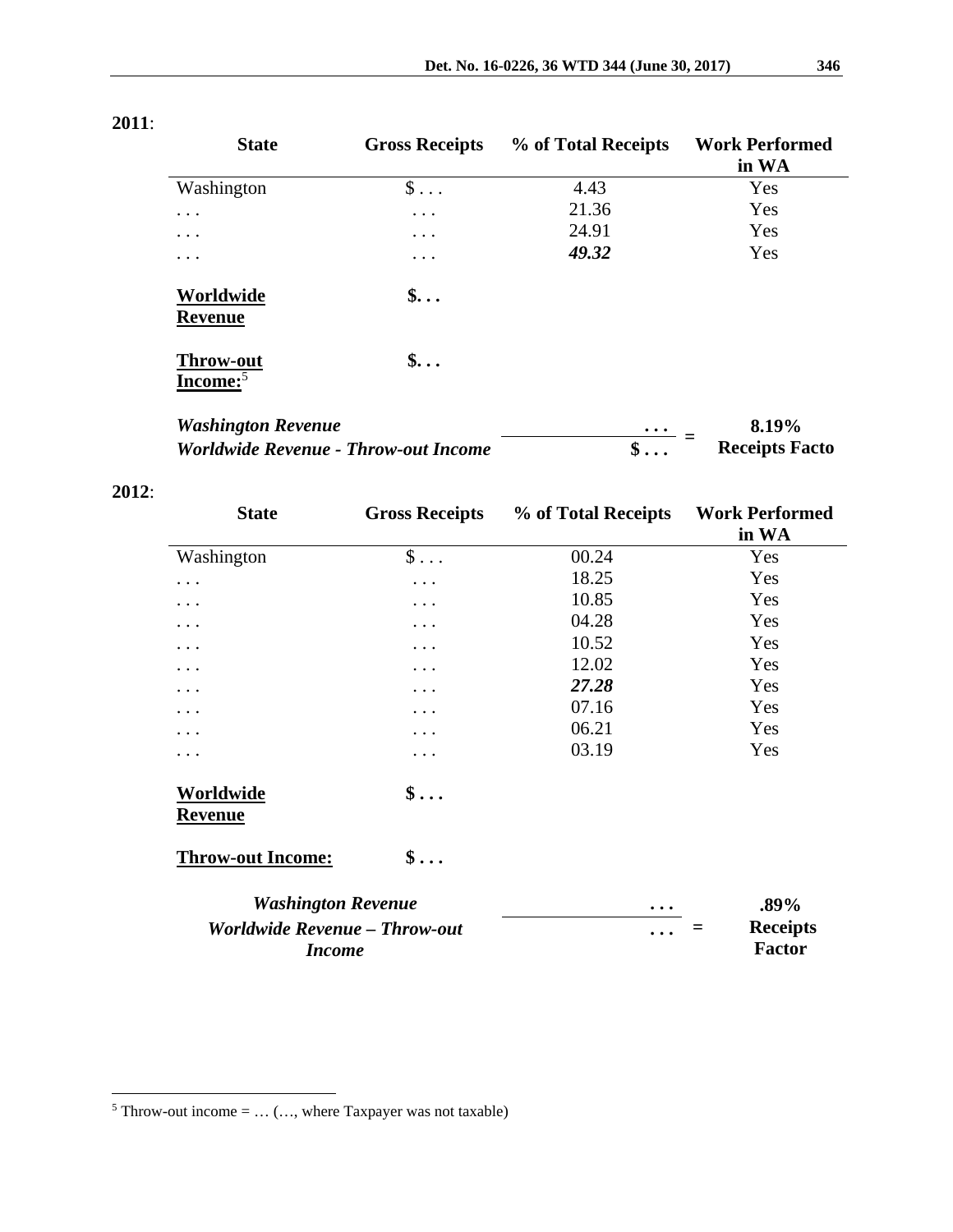| <b>State</b>                                                            | <b>Gross Receipts</b> | % of Total Receipts | <b>Work Performed</b><br>in WA? |
|-------------------------------------------------------------------------|-----------------------|---------------------|---------------------------------|
| Washington                                                              | $\$\ldots$            | 1.83                | Yes                             |
| $\cdots$                                                                | .                     | 2.60%               | Yes                             |
| .                                                                       |                       | 11.57               | Yes                             |
| .                                                                       | .                     | 23.29               | Yes                             |
| .                                                                       |                       | 8.53                | Yes                             |
| .                                                                       |                       | 6.3                 | Yes                             |
| .                                                                       |                       | 3.40                | Yes                             |
| .                                                                       |                       | 8.17                | Yes                             |
| .                                                                       | .                     | 6.21                | Yes                             |
| $\cdot$                                                                 |                       | 4.07                | Yes                             |
| .                                                                       | .                     | 2.20                | Yes                             |
| .                                                                       |                       | 7.46                | Yes                             |
| .                                                                       | .                     | 11.48               | Yes                             |
| .                                                                       | .                     | 2.89                | Yes                             |
| <b>Worldwide Revenue</b>                                                | $\$\ldots$            |                     |                                 |
| <b>Throw-out Income</b>                                                 | $\$\ldots$            |                     |                                 |
| <b>Washington Income</b><br><b>Worldwide Revenue - Throw-out Income</b> |                       | $\$\dots$<br>\$     | 100%<br><b>Receipts Facto</b>   |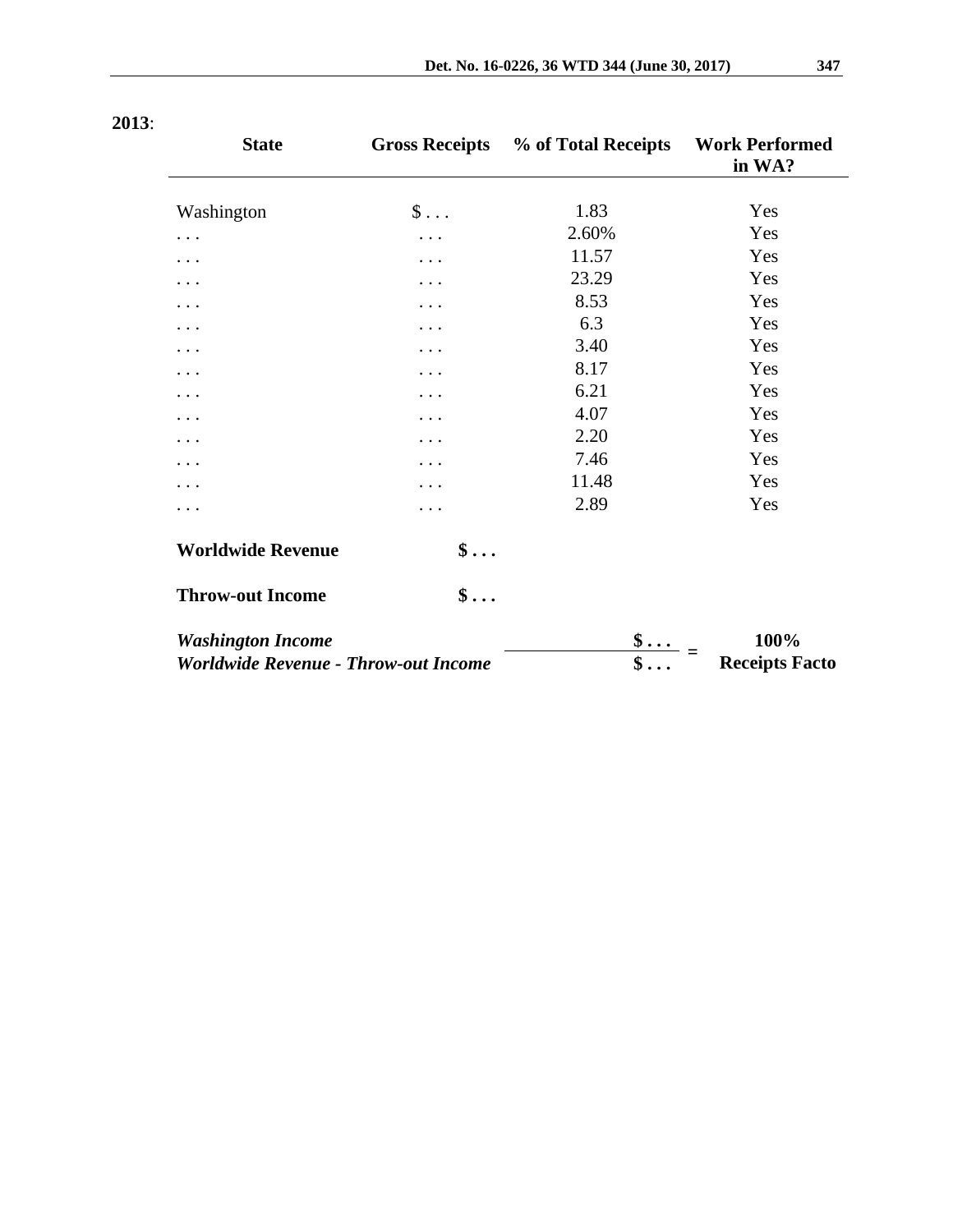| <b>State</b>                                                     | <b>Gross Receipts</b>     |            |                                  |
|------------------------------------------------------------------|---------------------------|------------|----------------------------------|
| Washington                                                       | $\$\ldots$                | 31.92      | Yes                              |
| .                                                                | .                         | 6.89       | Yes                              |
| $\cdots$                                                         | .                         | 6.13       | Yes                              |
| .                                                                | $\cdots$                  | 10.65      | Yes                              |
| $\cdots$                                                         | .                         | 3.62       | Yes                              |
| .                                                                | .                         | 6.39       | Yes                              |
| $\ddotsc$                                                        | .                         | 10.64      | Yes                              |
| .                                                                | $\cdots$                  | 8.61       | Yes                              |
| .                                                                | .                         | 1.73       | Yes                              |
| .                                                                | .                         | 13.42      | Yes                              |
| <b>Worldwide Revenue</b>                                         | $\$\ldots$                |            |                                  |
| <b>Throw-out Income</b>                                          | $\$\ldots$                |            |                                  |
|                                                                  | <b>Washington Revenue</b> | $\$\ldots$ | 100%                             |
| $\$\ldots$<br>$=$<br><b>Worldwide Revenue - Throw-out Income</b> |                           |            | <b>Receipts</b><br><b>Factor</b> |

TAA found that each out-of-state activity was, in part, performed in Washington. TAA's presumption that the out-of-state contracts involved Washington activities increased the amount of throw-out income, and thus impacted the receipts factor calculation, thereby increasing Taxpayer's tax liability. Taxpayer objects to TAA's presumption that any work at all was done in Washington on its out-of-state contracts.

### ANALYSIS

Effective June 1, 2010, amendments to the Revenue Act and new Rule 19402 significantly changed Washington's method of apportionment for service businesses. Revenue from service activities is now apportioned to Washington based on a receipts factor formula. Under the new apportionment methodology, income is apportioned to Washington by multiplying a business's apportionable income by a "receipts factor." For any apportionable activity, the numerator of the receipts factor is the business's gross annual income attributable to Washington State, and the denominator is the business's gross annual income received worldwide from that activity less throw-out income.

With respect to when apportionment is proper, RCW 82.04.460(1) provides:<sup>6</sup>

Except as otherwise provided in this section, any person earning apportionable income taxable under this chapter and also taxable in another state must, for the purpose of computing tax liability under this chapter, apportion to this state, in

 $\overline{a}$ 

<sup>6</sup> See also WAC 458-20-19402.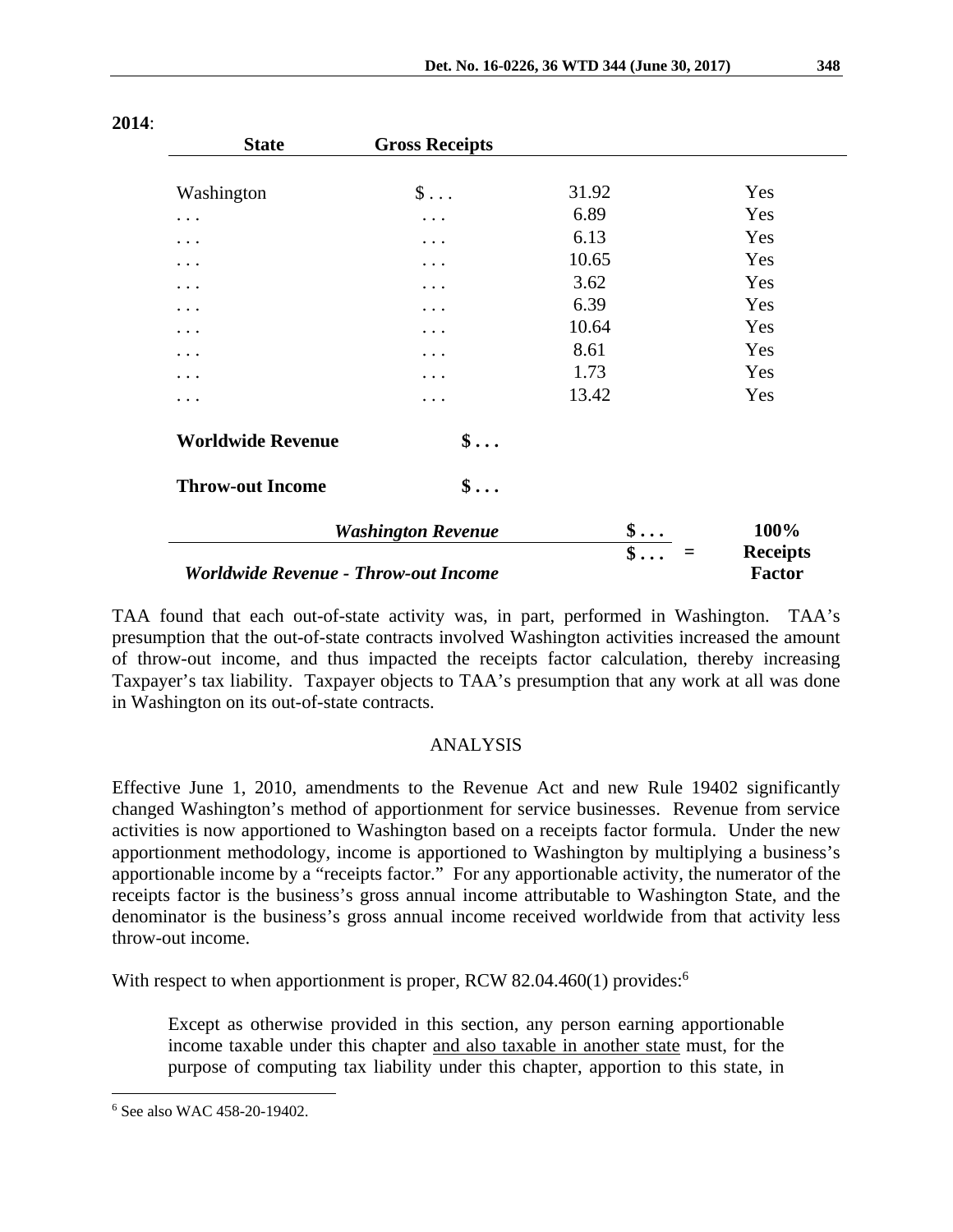accordance with RCW 82.04.462, that portion of the person's apportionable income derived from business activities performed within this state." RCW 82.04.460(1).

(Emphasis added.) Under RCW 82.04.460(4)(b), the term "taxable in another state" means that:<sup>7</sup>

…the taxpayer is subject to a business activities tax by another state on its income received from engaging in apportionable activities; or the taxpayer is not subject to a business activities tax by another state on its income received from engaging in apportionable activities, but any other state has jurisdiction to subject the taxpayer to a business activities tax on such income under the substantial nexus standards in RCW 82.04.067(1).

(Emphasis added.) The substantial nexus standards in RCW 82.04.067(1)(2010) are as follows:<sup>8</sup>

(1) A person engaging in business is deemed to have substantial nexus with this state if the person is:

(a) An individual and is a resident or domiciliary of this state;

(b) A business entity and is organized or commercially domiciled in this state; or (c) A nonresident individual or a business entity that is organized or commercially

domiciled outside this state, and in any tax year the person had:

(i) More than fifty thousand dollars of property in this state;

(ii) More than fifty thousand dollars of payroll in this state;

(iii) More than two hundred fifty thousand dollars of receipts from this state; or

(iv) At least twenty-five percent of the person's total property, total payroll, or total receipts in this state.

In accordance with WAC 458-20-19402(202), the "receipts factor" applies to each tax year, which is the calendar year unless the Department has granted permission to use another period. When a taxpayer's worldwide receipts are multiplied by the receipts factor for that year, the calculation results in the amount taxable by Washington.

Thus, in order for a Taxpayer located in Washington to be able to apportion income, the Taxpayer must have earned income from an apportionable activity and have been taxable in another state during the calendar year. The language in WAC 458-20-19402 clarifies that a taxpayer is only entitled to apportion income outside of Washington when it is "conducting business in another state." Under WAC 458-20-19402, a person is "conducting business in another state" when they are "taxable in another" state as described in WAC 458-20-19401 above.

Under these authorities, businesses located in Washington are only entitled to apportion their income when they are "taxable in another state" during that year<sup>9</sup> To be "taxable in another

<u>.</u>

<sup>7</sup> See also WAC 458-20-19402.

<sup>8</sup> *See also* WAC 458-20-19401. RCW 82.04.462(4)(c) provides that a company is deemed to have substantial nexus if it meets the standards of RCW 82.04.067(1), regardless of whether that state actually imposes such a tax.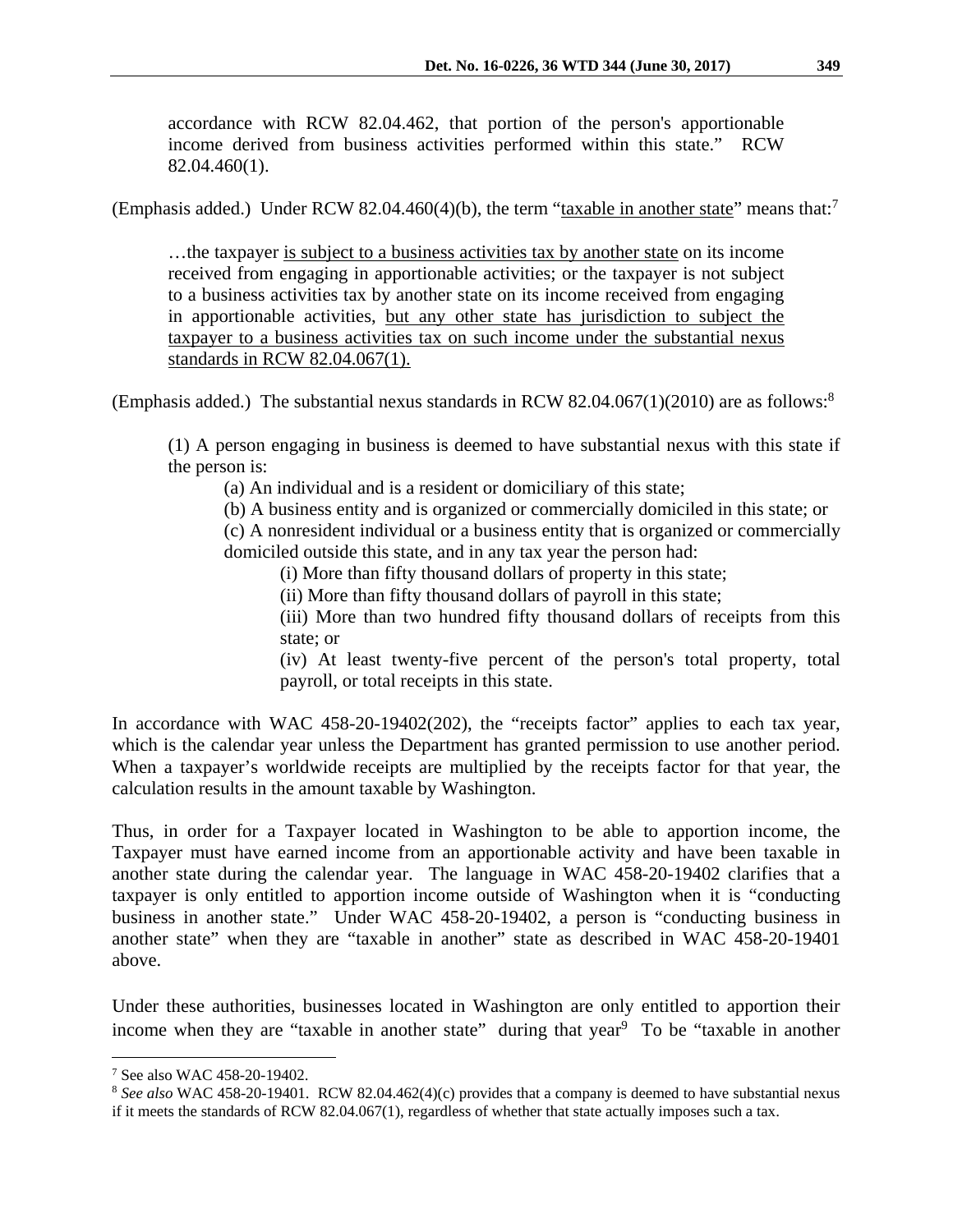state" means they are subject to a business activities tax, have substantial nexus in another state under Washington's standards (e.g., economic standards \$250,000 in receipts, or 25% receipts attributed to that other state), or are formed under the laws or domiciled in another state. Further, if a taxpayer does not have substantial (i.e., economic) nexus or pay a business tax in the foreign state, all receipts are taxable in Washington even though the taxable activity may have been performed outside of Washington for customers that received the benefit of the service outside of Washington.

In this case, Taxpayer concedes that it was not subject to a business activities tax in another state, and it was not formed under the laws or domiciled in another. TAA determined that Taxpayer was deemed to have established substantial nexus (under the more than 25% of receipts from a foreign jurisdiction) in only two jurisdictions: in 2011, and . . . in 2012. Thus, for 2011, TAA designated income from 2 out of 3 jurisdictions ( . . . and . . . ), which were the jurisdictions other than . . . , to be throw-out income, resulting in a receipts factor of 8.19%. For 2012, TAA similarly threw out the income from the 8 foreign jurisdictions other than . . . , resulting in a receipts factor of .89%. Taxpayer did not establish substantial nexus in any foreign state in 2013 and 2014; thus, TAA concluded that all receipts were taxable in Washington.<sup>10</sup>

Taxpayer objects to TAA's conclusion that any work was performed in Washington on its foreign contracts. Taxpayer asserts that his being available at his Washington home to take phone calls or do scheduling, billing, or other administrative tasks does not meet the meaning of the language in RCW 82.04.462(3)(c) – "at least some of the activity is performed in this state." Taxpayer asserts that the term "the activity" for purposes of the apportionment formula is referring to those certification activities for which he is being hired and which are taxable under RCW 82.04.290(2)(a). Taxpayer argues that it is not being hired to perform administrative activities in Member's home office.

RCW 82.04.290(2)(a), however, includes "any business activity other than or in addition to an activity taxed explicitly under another section in this chapter . . . ." "Business" includes all activities engaged in with the object of gain, benefit, or advantage to the taxpayer or to another person or class, directly or indirectly. RCW 82.04.140. Taxpayer, however, argues that the term "any business activity" should not be so broadly construed as to include minor administrative activities performed in this state that support the out-of-state work such as answering a cell phone or scheduling jobs, none of which are business activities that customers are hiring Taxpayer for performing. Therefore, Taxpayer objects to TAA's finding of "yes" in the audit (see above) that "work was performed in Washington." Taxpayer asserts that no work was performed in Washington in support of work in foreign jurisdictions, and so those activities would not qualify as "throw-out" income.

<sup>-&</sup>lt;br>9  $9$  In accordance with WAC 458-20-19402(202), the "receipts factor" applies to each tax year, which is the calendar year unless the Department has granted permission to use another period.

<sup>&</sup>lt;sup>10</sup> Throw-out income" is defined by WAC 458-20-19402(403) and is quoted and is explained below. In short, designating income from a foreign jurisdiction as "throw-out" income increases Washington tax liability.